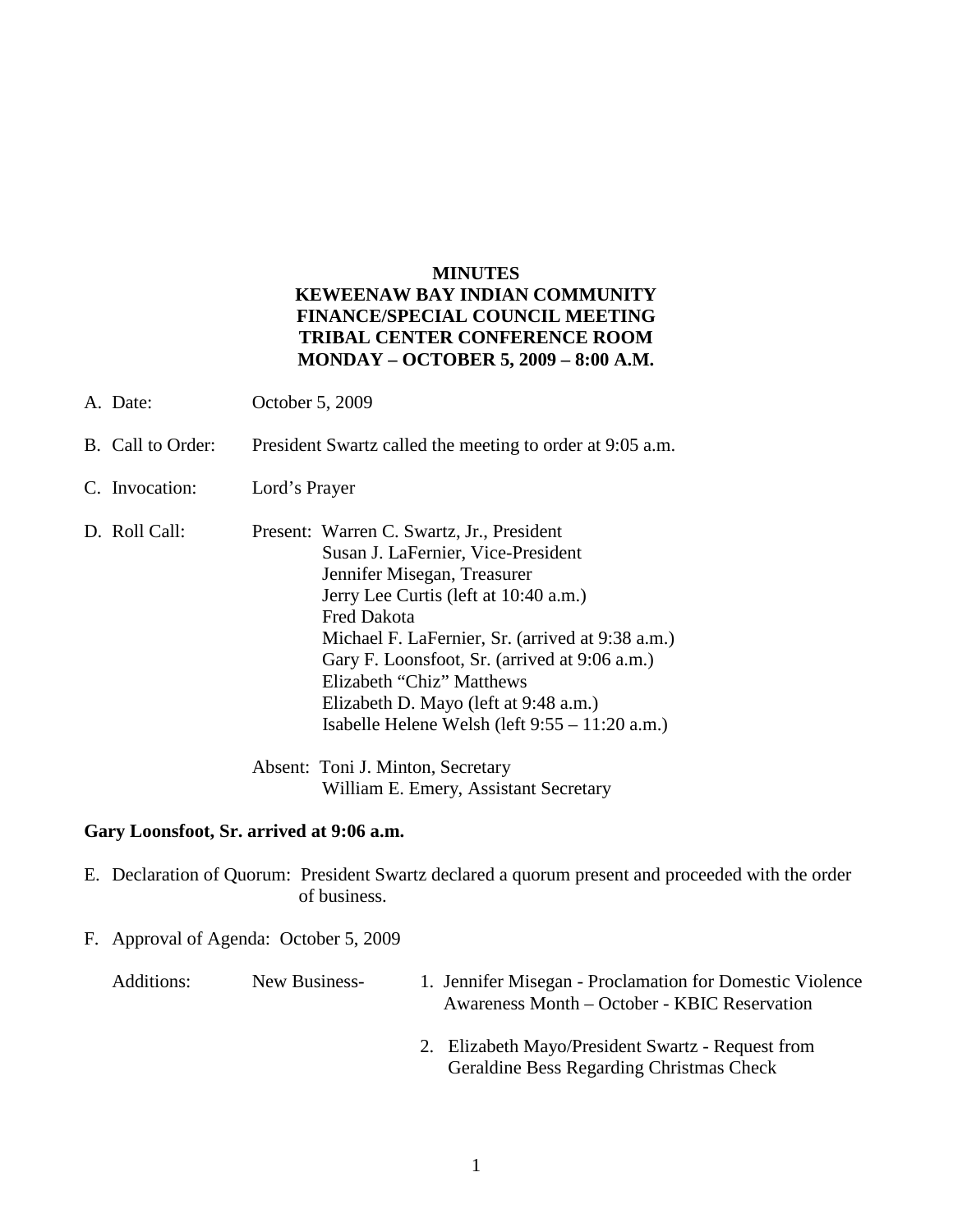**MOTION MADE BY JERRY LEE CURTIS TO APPROVE THE AGENDA WITH THE CHANGES. SUPPORTED BY ELIZABETH "CHIZ" MATTHEWS. EIGHT IN FAVOR (Susan J. LaFernier, Jennifer Misegan, Jerry Lee Curtis, Fred Dakota, Gary F. Loonsfoot, Sr., Elizabeth "Chiz" Matthews, Elizabeth D. Mayo, Isabelle H. Welsh), OPPOSED - 0, ABSTAINING - 0, THREE ABSENT (Toni J. Minton, William E. Emery, Michael F. LaFernier, Sr.), MOTION CARRIED.**

- G. New Business:
	- 1. Jennifer Misegan Proclamation for Domestic Violence Awareness Month October 2009 KBIC Reservation (received from Carole LaPointe)

**MOTION MADE BY ELIZABETH D. MAYO TO PROCLAIM OCTOBER DOMESTIC VIOLENCE AWARENESS MONTH. SUPPORTED BY GARY F. LOONSFOOT, SR. EIGHT IN FAVOR (Susan J. LaFernier, Jennifer Misegan, Jerry Lee Curtis, Fred Dakota, Gary F. Loonsfoot, Sr., Elizabeth "Chiz" Matthews, Elizabeth D. Mayo, Isabelle H. Welsh), OPPOSED - 0, ABSTAINING - 0, THREE ABSENT (Toni J. Minton, William E. Emery, Michael F. LaFernier, Sr.), MOTION CARRIED.**

2. Elizabeth Mayo/President Swartz - Request from Geraldine Bess Regarding Christmas Check

She is requesting to have Wal-Mart gift cards in place of her Christmas check and Senior Pension so it will not affect her SSI. Gift cards are still considered taxable income by the IRS. Popcorn will call her and let her know the Council is looking into it.

- H. Closed Session:
	- 1. Budget Reviews/Approvals
	- 2. Larry Denomie III, CEO
	- 3. Warren C. Swartz, Jr., President

**MOTION MADE BY ELIZABETH "CHIZ" MATTHEWS TO GO INTO CLOSED SESSION AT 9:18 A.M. SUPPORTED BY JENNIFER MISEGAN. SIX IN FAVOR (Susan J. LaFernier, Jennifer Misegan, Jerry Lee Curtis, Gary F. Loonsfoot, Sr., Elizabeth "Chiz" Matthews, Isabelle H. Welsh), TWO OPPOSED (Fred Dakota, Elizabeth D. Mayo), ABSTAINING - 0, THREE ABSENT (Toni J. Minton, William E. Emery, Michael F. LaFernier, Sr.), MOTION CARRIED.**

**Mike LaFernier, Sr. arrived at 9:38 a.m.**

**Elizabeth Mayo left at 9:48 a.m.**

**Isabelle Welsh left 9:55 – 11:20 a.m.**

**Break: 10:40 – 11:03 a.m.**

**Jerry Lee Curtis left at 10:40 a.m.**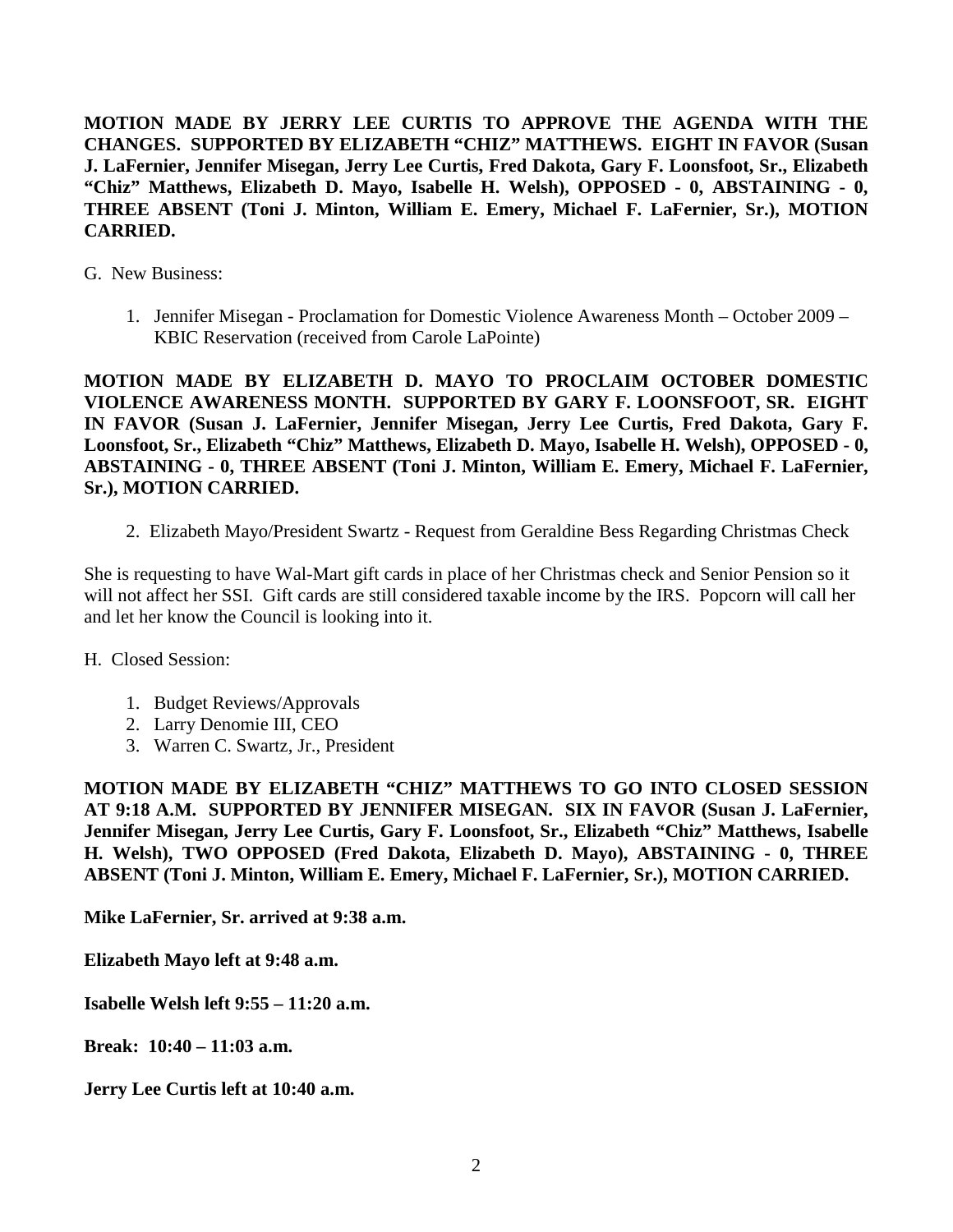**MOTION MADE BY FRED DAKOTA TO GO INTO OPEN SESSION AT 11:32 A.M. SUPPORTED BY MICHAEL F. LAFERNIER, SR. SEVEN IN FAVOR (Susan J. LaFernier, Jennifer Misegan, Fred Dakota, Michael F. LaFernier, Sr., Gary F. Loonsfoot, Sr., Elizabeth "Chiz" Matthews, Isabelle H. Welsh), OPPOSED - 0, ABSTAINING - 0, FOUR ABSENT (Toni J. Minton, William E. Emery, Jerry Lee Curtis, Elizabeth D. Mayo), MOTION CARRIED.**

MOTION MADE BY JENNIFER MISEGAN TO GIVE EMPLOYEES A 2% RAISE.

Motion died for lack of support.

Budget Approval -

**MOTION MADE BY MICHAEL F. LAFERNIER, SR. TO APPROVE THE 2010 BUDGETS AS PRESENTED. SUPPORTED BY GARY F. LOONSFOOT, SR. SIX IN FAVOR (Susan J. LaFernier, Fred Dakota, Michael F. LaFernier, Sr., Gary F. Loonsfoot, Sr., Elizabeth "Chiz" Matthews, Isabelle H. Welsh), ONE OPPOSED (Jennifer Misegan), ABSTAINING - 0, FOUR ABSENT (Toni J. Minton, William E. Emery, Jerry Lee Curtis, Elizabeth D. Mayo), MOTION CARRIED.**

Jennifer Misegan stated her opposition: She believes there were further cuts that could have been made to give the employees an additional raise.

Student Sovereignty Fund - \$600.00 to \$800.00 full-time and \$300.00 to \$400.00 part-time

**MOTION MADE BY JENNIFER MISEGAN TO INCREASE THE STUDENT SOVEREIGNTY FUND TO \$800.00 PER SEMESTER FOR FULL-TIME AND \$400.00 PER SEMESTER FOR PART-TIME. SUPPORTED BY SUSAN J. LAFERNIER. SEVEN IN FAVOR (Susan J. LaFernier, Jennifer Misegan, Fred Dakota, Michael F. LaFernier, Sr., Gary F. Loonsfoot, Sr., Elizabeth "Chiz" Matthews, Isabelle H. Welsh), OPPOSED - 0, ABSTAINING - 0, FOUR ABSENT (Toni J. Minton, William E. Emery, Jerry Lee Curtis, Elizabeth D. Mayo), MOTION CARRIED.**

Annual Raises -

**MOTION MADE BY MICHAEL F. LAFERNIER, SR. TO APPROVE A 1% RAISE. SUPPORTED BY GARY F. LOONSFOOT, SR. SIX IN FAVOR (Susan J. LaFernier, Fred Dakota, Michael F. LaFernier, Sr., Gary F. Loonsfoot, Sr., Elizabeth "Chiz" Matthews, Isabelle H. Welsh), ONE OPPOSED (Jennifer Misegan), ABSTAINING - 0, FOUR ABSENT (Toni J. Minton, William E. Emery, Jerry Lee Curtis, Elizabeth D. Mayo), MOTION CARRIED.**

Jennifer Misegan stated her opposition: She believes the Tribe could have afforded a 2% raise.